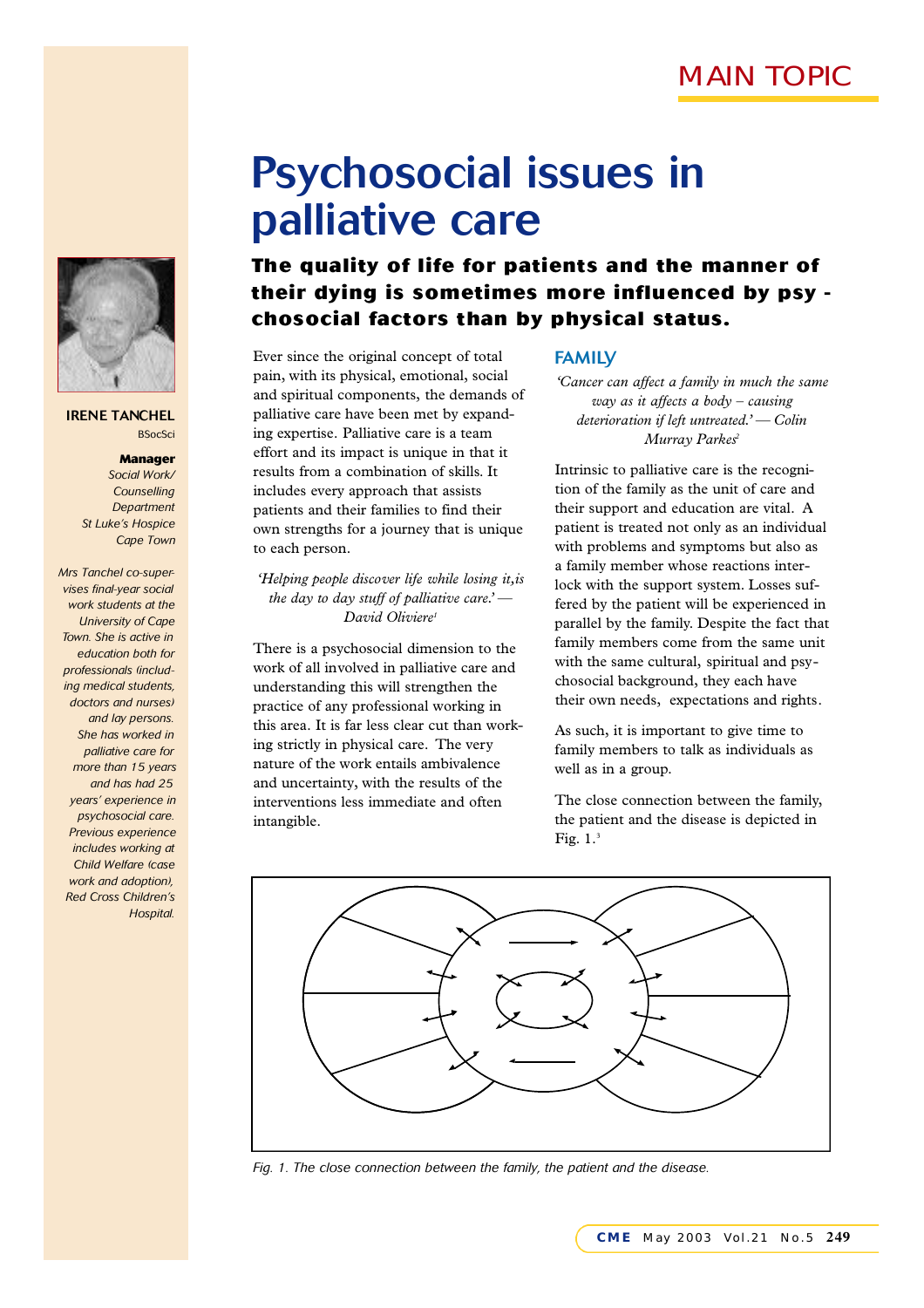# **MAIN TOPIC**

In palliative care, the creation of a safe space for families to talk is important. Communication becomes constricted as members try to protect one another from painful feelings. Families need help as the patient either withdraws, or wants constant attention.

Three major issues emerge even in well-functioning families:

- acquiring information
- concealing feelings
- coping with helplessness.

Neutrality is important and at all times practitioners should be sensitive and aware of their role within the family. Monroe<sup>4</sup> warns: 'If the family finds balance only with, and in your presence, you have become part of the problem, rather than helping them find a solution.'

The diagnosis of terminal illness is traumatic for everyone and knowledge and understanding of the crisis is important as everyone's realities change within seconds. All that was once certain becomes uncertain and the emotional and physical resources of the entire family are threatened. In addition, referral to a palliative care service, even when actively sought, is experienced as a major crisis.

Note: In palliative care 'family' often means more than blood ties with the patient. It stands for those relationships that are significant for the patient — a network of attachments existing within a social and cultural context. Thus friends, neighbours and work colleagues may be equally important and equally affected by the diagnosis of terminal illness.

### CHILDREN

*'We live in a culture that prefers children to be seen, but not sad.' — Julie Stokes<sup>5</sup>*

Care offered to the patient and family is incomplete without considering the children, for whom parents usually require extra support and reassurance.

Monroe<sup>4</sup> tells us that children learn to mourn and to grieve healthily by observing others and that there is usually no choice about whether or not to communicate with them because:

- they read emotions around them
- they respond to body language
- they are aware of changes in routine.

Parents must be treated as colleagues — after all they know their children best.When talking to children:

- information has to be clear and truthful and to proceed at the children's pace
- children facing death need reassurance about their own continuing care and will be enormously relieved when these issues are openly discussed
- children need support not protection in their sadness and have a surprising capacity to deal with the truth.

Teenagers appreciate time alone with the practitioner. They should be encouraged to speak out rather than act out.

### LOSS

*'There is only one obvious lesson to learn about other people's grief — to believe what they say about it. — Polly Toynbee<sup>6</sup>*

An understanding of loss, grief and bereavement is necessary for all who work in palliative care. The journey through life-threatening disease is marked by losses some come early and others later in the disease process. Grief is the reaction to loss and if patients and their families are helped to express this, they usually cope more effectively with the disease process.

Dealing with loss takes time. Grief

is not linear and often it is a matter of two steps forward and one back. Some will continue to hope and expect to get better. For this group, denial is a powerful coping mechanism — not necessarily abnormal or pathological — allowing time to come to terms with a new reality. There is usually little to be gained from forcing the issue. Indeed, by shattering even unrealistic hope, we run the risk of stripping individuals of ways of coping.

*Grief is the reaction to loss and if patients and their families are helped to express this, they usually cope more effectively with the disease process.*

We should rather listen to patients and families — to their grounds for hope and reasons for holding on to it, and assist them in identifying new hopes when they are ready.

How can we help those who will never accept this situation? Perhaps only by understanding and acknowledging the need.

#### **Examples of loss**

- Loss of 'big' world
- Loss of strength and physical function
- Loss of independence
- Loss of body image
- Loss of role in family, workplace
- Loss of self-esteem
- Loss of sense of control
- Loss of future

*'Fear is the psychological reaction to danger. The list of physical symptoms*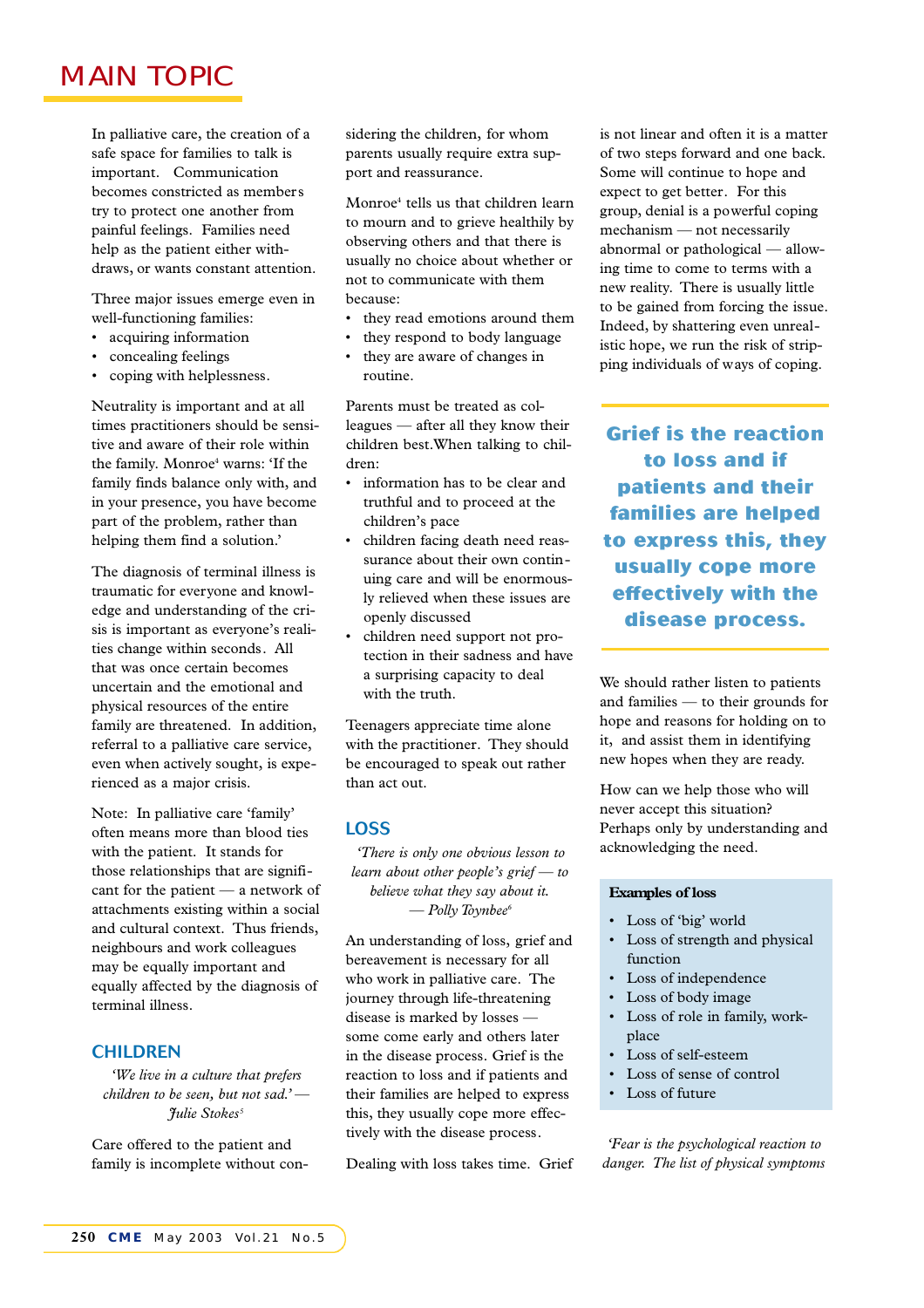*that can be caused by fear is long, ranging from the physiological effects of disturbance of the autonomic n e rvous system,to the secondary effects of over-breathing.When they occur in people who are already physically ill, the resulting tangle of p hy sical and psychosomatic symptoms is not always easy to unravel.' — Colin Murray Parkes<sup>7</sup>*

Many problems arise from fear. Time is needed to create the trust in a relationship that is important to help patients and family feel safe enough to talk to us about them. We may need to invite the questions by showing that we are unafraid to speak about the 'unspeakable'.

Fear often builds fear and a regular consultation with a trusted professional can often break this vicious circle. Honest reassuring discussion, normalising fear, is usually sufficient.

#### **Examples of fear s**

- Fear of separation from loved ones
- Fear of isolation
- Fear of loneliness
- Fear of being a burden/helplessness
- Fear of pain or other symptoms
- Fear of leaving unfinished tasks
- Fear of dying

### **SEXUALITY**

Professionals working in palliative care must be prepared to help patients and their partners with their sexual needs.This whole area is thought of as being a particular specialty but in fact the same communication skills are required as for any sensitive topic.

People often have questions about the sexual side of life but practitioners usually need to encourage

discussion of sexuality and to respond to cues with a reasonable degree of comfort. More than anything, couples need to know that this is an acceptable subject. Graded open questions often help, for example, 'has your illness changed your life as a couple?'

As with any other component of care, fears should be anticipated, expectations explored and problems normalised. It is important to remember that couples need to be seen separately as well as together. Most couples do not expect all the answers but appreciate a warm, sympathetic straightforward approach. A sense of humour assists with any difficult moment and is greeted with relief!

### **SPIRITUALITV**

*'The Gods were arguing about where to hide the secret of life so that men would never find it Bury it under a mountain, said one God Put it in the ocean, said one God Put it inside them, a third God said They will never think of finding it there. The gods agreed*<sup>*'s*</sup> — Dossey<sup>*8*</sup>

Many people regard religion and spiritual as interchangeable terms but an appreciation of the difference is important when working in the palliative care setting. Leonard Lunn<sup>9</sup> tells us that 'a foundational principle of effective spiritual care is to recognise that it is much broader than religious concerns. Religion might be seen as the corporate, organised outward expression of a belief system. The spiritual dimension is common to us all and is concerned with a search for meaning.'

Spiritual support:

- elicits the awareness of the inner journey of the soul
- is a response to a patient's individuality

## **MAIN TOPIC**

- enhances the sharing of beliefs and values
- seeks to give permission to the expression of anger
- assists the patient to be at peace with the inexplicable and not try to answer the unanswerable.

It is to be involved with respectful listening, a response of acceptance, an openness to individuality. . .to be a presence.

### **CULTURE**

*'In order to understand patients and families you need to understand where they are in their culture.' — David Oliviere<sup>10</sup>*

The goal in providing culture-sensitive care is to be sensitive and aware of the beliefs, values, traditions and practices of others and to respect them when providing care even if they are quite different from your own. People tend to categorise and/or generalise to make sense of other cultures but it is important to avoid becoming rigid and unrealistic. For example, not every Jewish person keeps Kosher or every Catholic wants to say the rosary. While every culture may have its tendencies, many people are subject to several cultural influences.

Association with a particular cultural, ethnic or religious group may influence:

- expression and meaning of pain and suffering
- attitude towards disclosure and awareness
- beliefs about the cause and meaning of illness
- choice of healer and treatment regimen
- attitude towards death and dying
- beliefs about the afterlife
- the value of human life and the body
- expressions of loss and grief